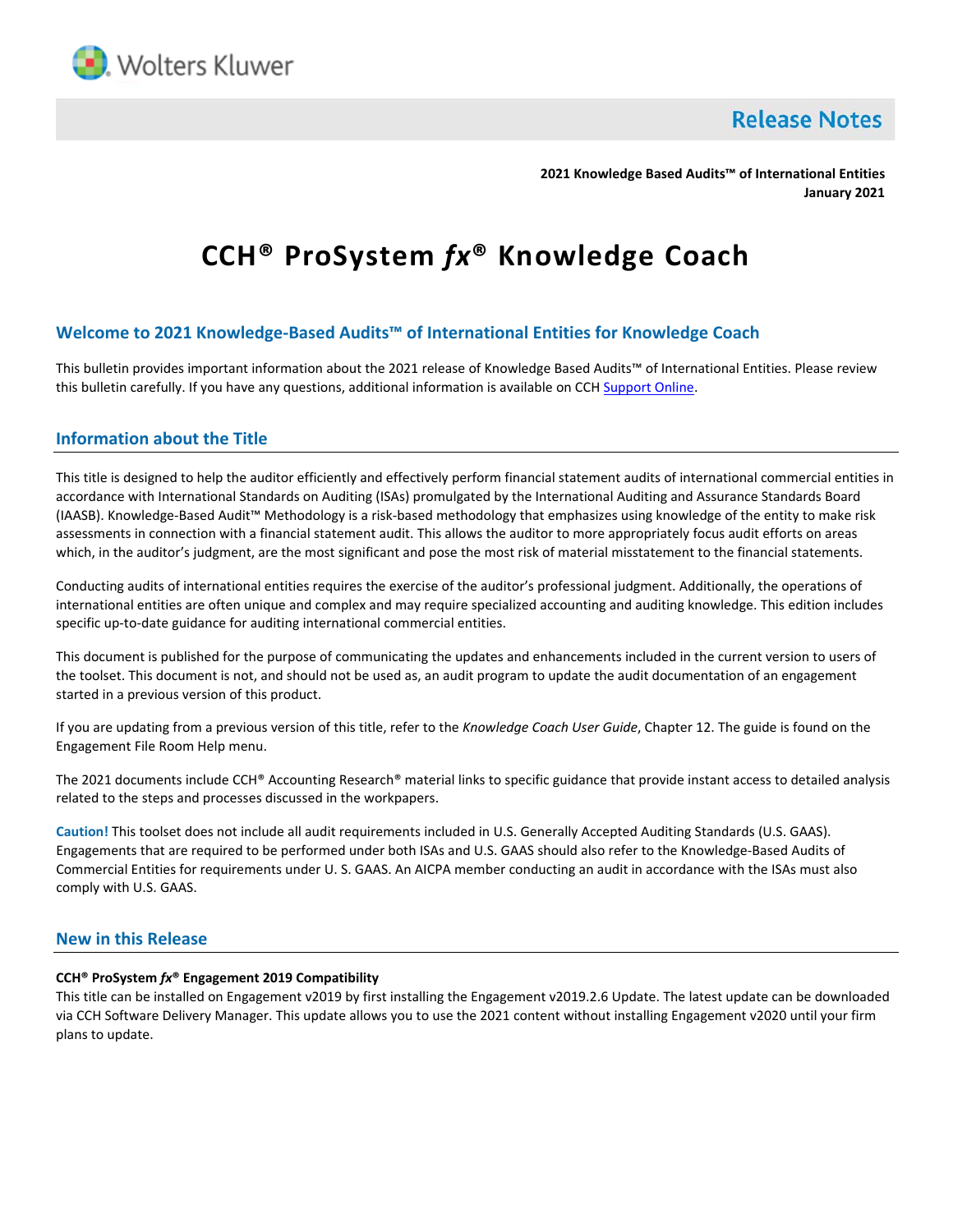#### **2021 Edition of Knowledge-Based Audits of International Entities**

This edition features numerous enhancements, including:

- Adding sorting to the "Communication of Internal Control Deficiencies" table in KBA-103. The flow of deficiencies to this table is now automatically sorted based on the text in the Deficiency No. column in the first table.
- Modifying the answer floatie in the conclusion section of KBA-303 from "No" to "No Inconsistencies Noted."
- Adding a new table and adding columns to the prior table in KBA-503 for relevant assertions and inherent risk assessment that flow from KBA-502. Also changing the functionality so that the user selects which audit areas to flow from KBA-502. The user must answer the new tailoring question in AUD-100 to note if they are an early adopter of ISA 315 (Revised 2019).
- Modifying the header in the second column of "Section I: Risk Assessment Procedures and Related Activities" to now read, "Does the Factor Exist Yes/No" to avoid confusion about how this column should be documented.
- Removing colons from workpaper names so that the user may publish or save forms outside of engagement without receiving the error message for an invalid character.
- Enhancing instructions and procedures throughout the toolset to improve workflow.
- Adding new AID and RES forms as follows:
	- AID-847 Analysis of Service Auditor Report
	- RES-029 Implementing New Accounting Principles

[Click here](http://support.cch.com/updates/KnowledgeCoach/pdf/guides_tab/2021%20International%20Entities%20Title%20Overview%20for%20Knowledge%20Coach%20Users.pdf) for the 2021 Audits of International Entities Title Overview for Knowledge Coach Users.

In addition, forms and practice aids throughout have been updated to include new examples and tips, and where applicable, to incorporate new literature, standards, and developments reflected in the following current audit and accounting guidance:

- ISA 315 (Revised 2019), Identifying and Assessing the Risks of Material Misstatement
- ISA 540 (Revised), Auditing Accounting Estimates and Related Disclosures

#### **Best Practices**

- Save changes to workpapers before closing the workpaper or the binder to ensure data is correctly updated.
- If Microsoft® Word crashes when using Knowledge Coach, before closing the binder, use the **Save Knowledge Coach Answers** option in the binder view under the Tools menu. This step saves all data within the tables.
- You can view other Knowledge Coach best practices on ou[r Web](https://support.cch.com/kb/solution/000034942/sw34947) site.

## **License Requirements**

This title requires the Knowledge-Based Audits of International Entities license. Users who do not have a license for this title can not use Knowledge Coach functionality in workpapers.

For information on updating your licensing, see [How do I add or update CCH ProSystem](https://support.cch.com/kb/solution.aspx/sw3937) fx Engagement Licenses? on our Support Web site.

For more information on assigning licenses, see [How do I assign Engagement Licenses?](https://support.cch.com/kb/solution.aspx/sw3943) on our Support Web site.